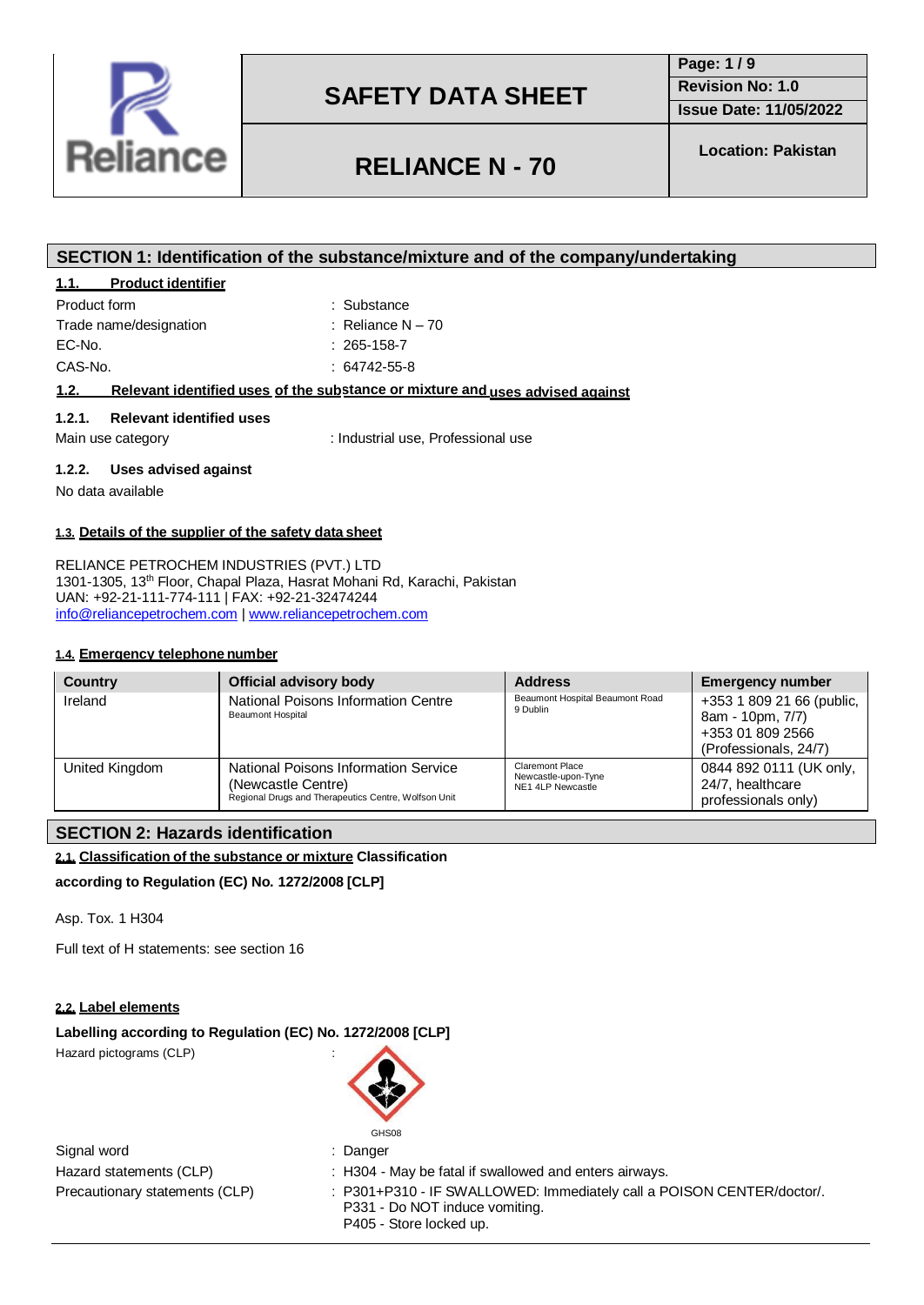

# **RELIANCE N - 70 Location: Pakistan**

**Page: 2 / 9 Revision No: 1.0 Issue Date: 11/05/2022**

P501 - Dispose of contents and container to an approved waste disposal plant.

### **2.3. Other hazards**

Other hazards **in the substitute of PBT** and vPvB assessment : Not applicable.

# 3.1.**Substances** Substance name  $\qquad \qquad :$  Base Oil CAS-No. : 64742-55-8 EC-No. : 265-158-7 **SECTION 3: Composition/information on ingredients**

| Substance name                                                     | <b>Product identifier</b>                                             | $\frac{0}{0}$ | <b>Classification according</b><br>to Regulation (EC) No.<br>1272/2008 [CLP] |
|--------------------------------------------------------------------|-----------------------------------------------------------------------|---------------|------------------------------------------------------------------------------|
| Base oil: distillates hydrotreated light paraffinic (DMSO% <<br>3% | (CAS-No.) 64742-55-8<br>(EC-No.) 265-158-7<br>(EC Index) 649-468-00-3 | 100           | Asp. Tox. 1, H304                                                            |

Full text of H-statements: see section 16

### 3.2.**Mixtures**

Not applicable

| <b>SECTION 4: First aid measures</b>                                |                                                                                                                                                                                                                                                                                                                |
|---------------------------------------------------------------------|----------------------------------------------------------------------------------------------------------------------------------------------------------------------------------------------------------------------------------------------------------------------------------------------------------------|
| Description of first aid measures<br>4.1.                           |                                                                                                                                                                                                                                                                                                                |
| Additional advice                                                   | : First aider: Pay attention to self-protection. Never give anything by mouth to an<br>unconscious person. In case of doubt or persistent symptoms, consult always a<br>physician. Show this safety data sheet to the doctor in attendance. Concerning<br>personal protective equipment to use, see section 8. |
| Inhalation                                                          | : Remove person to fresh air and keep comfortable for breathing. In case of doubt or<br>persistent symptoms, consult always a physician.                                                                                                                                                                       |
| Skin contact                                                        | : Take off contaminated clothing. Gently wash with plenty of soap and water. In case<br>of doubt or persistent symptoms, consult always a physician.                                                                                                                                                           |
| Eyes contact                                                        | Rinse immediately carefully and thoroughly with eye-bath or water. In case of doubt<br>or persistent symptoms, consult always a physician.                                                                                                                                                                     |
| Ingestion                                                           | : Rinse mouth thoroughly with water. Do NOT induce vomiting. Get immediate<br>medical advice/attention.                                                                                                                                                                                                        |
| 4.2.<br>Most important symptoms and effects, both acute and delayed |                                                                                                                                                                                                                                                                                                                |
| Inhalation                                                          | : The following symptoms may occur: May cause drowsiness or dizziness, Inhalation<br>may cause irritation (cough, short breathing, difficulty in breathing).                                                                                                                                                   |
| Skin contact                                                        | : The following symptoms may occur: irritation (itching, redness, blistering), Drying up<br>of the skin.                                                                                                                                                                                                       |
| Eyes contact                                                        | : The following symptoms may occur: Causes serious eye irritation, Risk of serious<br>damage to eyes.                                                                                                                                                                                                          |
| Ingestion                                                           | : May be fatal if swallowed and enters airways. The following symptoms may occur:<br>Burns or irritation of the linings of the mouth, throat, and gastrointestinal tract,<br>Symptoms of ingestion include drowsiness, weakness, headache, dizziness,<br>nausea, vomiting.                                     |
| 4.3.                                                                | Indication of any immediatemedic al attention and special treatment needed                                                                                                                                                                                                                                     |

Treat symptomatically.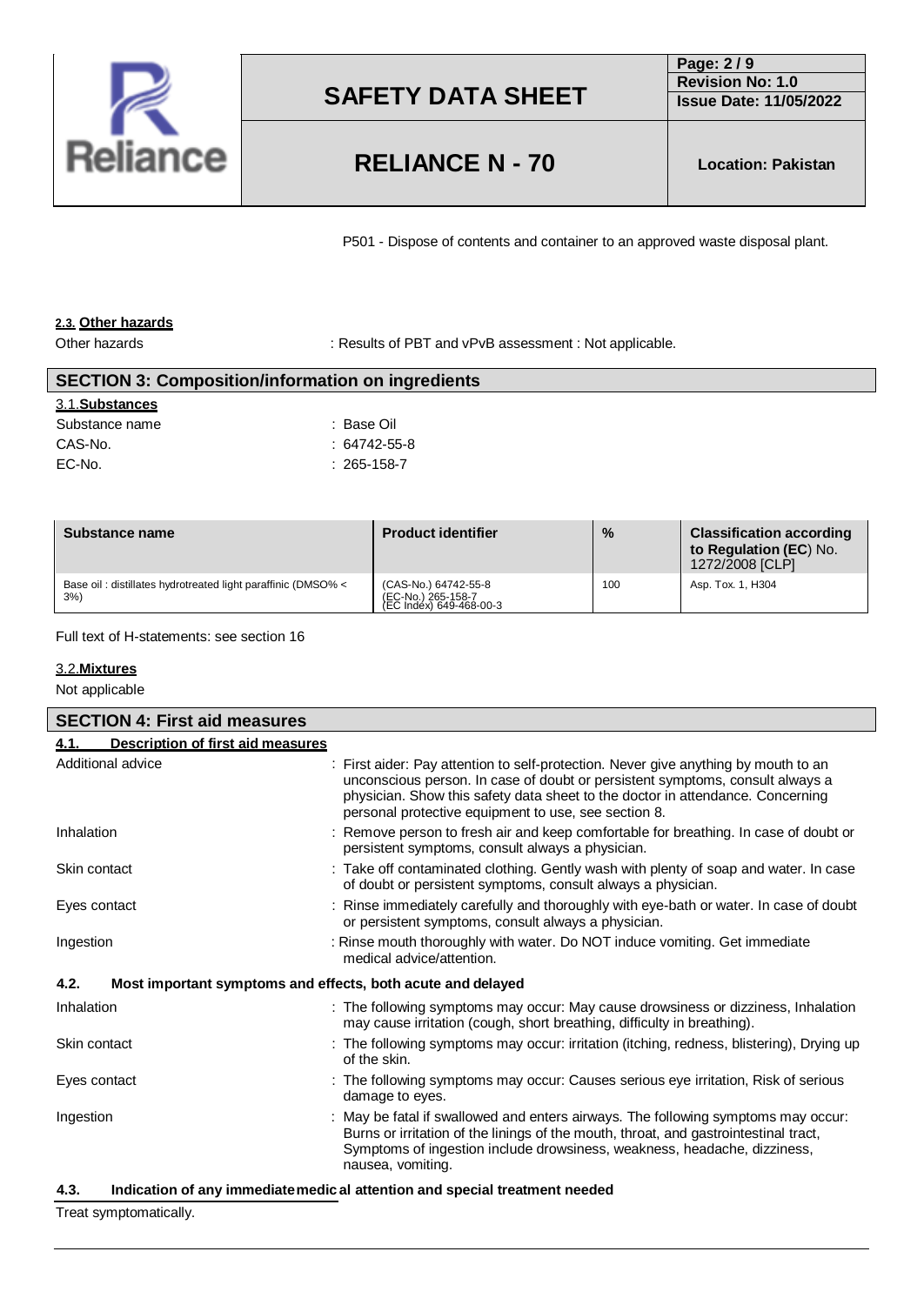

**Page: 3 / 9 Revision No: 1.0 Issue Date: 11/05/2022**

# **RELIANCE N - 70 Location: Pakistan**

| <b>SECTION 5: Firefighting measures</b>                                                    |                                                                                                                                                                                       |  |
|--------------------------------------------------------------------------------------------|---------------------------------------------------------------------------------------------------------------------------------------------------------------------------------------|--|
| 5.1. Extinguishing media<br>Suitable extinguishing media<br>Unsuitable extinguishing media | : carbon dioxide (CO2), powder, alcohol-resistant foam, water spray.<br>: Strong water jet.                                                                                           |  |
| 5.2. Special hazards arising from the substance or mixture                                 |                                                                                                                                                                                       |  |
| Specific hazards                                                                           | : Not flammable. Heating causes rise in pressure with risk of bursting.                                                                                                               |  |
| Hazardous decomposition products in<br>case of fire                                        | : Carbon oxides (CO, CO2).                                                                                                                                                            |  |
| 5.3. Advice for firefighters                                                               |                                                                                                                                                                                       |  |
| Firefighting instructions                                                                  | : Evacuate area. Use water spray or fog for cooling exposed containers. Contain the<br>extinguishing fluids by bunding. Prevent fire fighting water from entering the<br>environment. |  |
| Protection during firefighting                                                             | Do not attempt to take action without suitable protective equipment. Self-contained<br>breathing apparatus.                                                                           |  |
| Other information                                                                          | : Do not allow run-off from fire-fighting to enter drains or water courses. Dispose of<br>waste in accordance with environmental legislation.                                         |  |
| <b>SECTION 6: Accidental release measures</b>                                              |                                                                                                                                                                                       |  |
| 6.1.                                                                                       | Personal precautions, protective equipment and emergency procedures                                                                                                                   |  |
| 6.1.1.<br>For non-emergency personnel                                                      |                                                                                                                                                                                       |  |

For non-emergency personnel : Evacuate unnecessary personnel. Keep upwind. Provide adequate ventilation. Wear recommended personal protective equipment. Do not breathe vapours. Avoid contact with skin, eyes and clothing. Concerning personal protective equipment to use, see section 8. **6.1.2. For emergency responders**

#### For emergency responders : Concerning personal protective equipment to use, see section 8. Concerning disposal elimination after cleaning, see section 13.

### **6.2. Environmental precautions**

Do not allow to enter into surface water or drains. Notify authorities if product enters sewers or public waters.

### **6.3. Methods and material for containment and cleaning up**

Methods for cleaning up : Stop leak if safe to do so. Dam up the liquid spill. Small quantities of liquid spill: take up in non-combustible absorbent material and shovel into container for disposal. Recover large spills by pumping (use an explosion proof or hand pump). Place in a suitable container for disposal in accordance with the waste regulations (see Section 13). This material and its container must be disposed of in a safe way, and as per local legislation.

#### **6.4. Reference to other sections**

Concerning personal protective equipment to use, see section 8. Concerning disposal elimination after cleaning, see section 13.

| <b>SECTION 7: Handling and storage</b> |                                                                                                                                                                                                                                                                                                                                                                                                                                                                                                                                                                                                                   |  |
|----------------------------------------|-------------------------------------------------------------------------------------------------------------------------------------------------------------------------------------------------------------------------------------------------------------------------------------------------------------------------------------------------------------------------------------------------------------------------------------------------------------------------------------------------------------------------------------------------------------------------------------------------------------------|--|
| 7.1. Precautions for safe handling     |                                                                                                                                                                                                                                                                                                                                                                                                                                                                                                                                                                                                                   |  |
| Precautions for safe handling          | : Provide adequate ventilation. Use personal protective equipment as required.<br>Concerning personal protective equipment to use, see section 8. Do not breathe<br>vapours. Avoid contact with skin, eyes and clothing. Take any precaution to avoid<br>mixing with Incompatible materials, Refer to Section 10 on Incompatible Materials.<br>Ensure proper process control to avoid excess waste discharge (temperature,<br>concentration, pH, time). Avoid release to the environment. Obtain special<br>instructions before use. Do not handle until all safety precautions have been read<br>and understood. |  |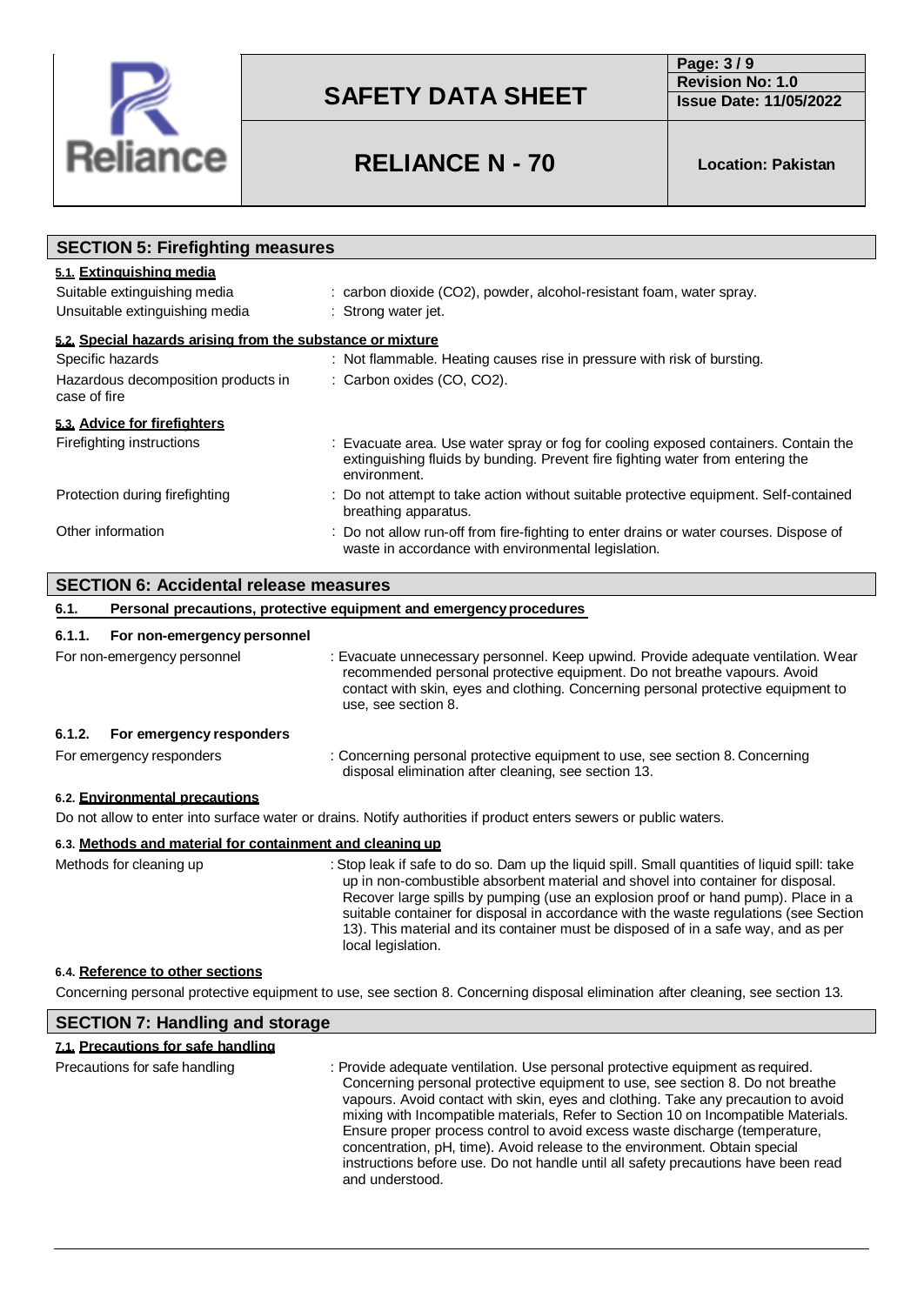

**Page: 4 / 9 Revision No: 1.0 Issue Date: 11/05/2022**

# **RELIANCE N - 70 Location: Pakistan**

| Hygiene measures                                                  | : Keep good industrial hygiene. Wash hands and other exposed areas with mild soap<br>and water before eating, drinking or smoking and when leaving work. Do not eat,<br>drink or smoke when using this product. Keep away from food, drink and animal<br>feedingstuffs. Remove contaminated clothes. Separate working clothes from town<br>clothes. Launder separately. Wash contaminated clothing before reuse.         |
|-------------------------------------------------------------------|--------------------------------------------------------------------------------------------------------------------------------------------------------------------------------------------------------------------------------------------------------------------------------------------------------------------------------------------------------------------------------------------------------------------------|
| 7.2. Conditions for safe storage. including any incompatibilities |                                                                                                                                                                                                                                                                                                                                                                                                                          |
| Storage conditions                                                | : Store in a dry, cool and well-ventilated place. Do not store near or with any of the<br>incompatible materials listed in section 10. Bund storage facilities to prevent soil and<br>water pollution in the event of spillage.                                                                                                                                                                                          |
| Packaging materials                                               | : Keep only in the original container.                                                                                                                                                                                                                                                                                                                                                                                   |
| 7.3. Specific end use(s)                                          |                                                                                                                                                                                                                                                                                                                                                                                                                          |
| No data available.                                                |                                                                                                                                                                                                                                                                                                                                                                                                                          |
| <b>SECTION 8: Exposure controls/personal protection</b>           |                                                                                                                                                                                                                                                                                                                                                                                                                          |
| 8.1. Control parameters                                           |                                                                                                                                                                                                                                                                                                                                                                                                                          |
|                                                                   |                                                                                                                                                                                                                                                                                                                                                                                                                          |
| Additional information                                            | : Personal air monitoring :. Room air monitoring. Recommended monitoring<br>procedures                                                                                                                                                                                                                                                                                                                                   |
| 8.2. Exposure controls                                            |                                                                                                                                                                                                                                                                                                                                                                                                                          |
| Engineering measure(s)                                            | : Provide adequate ventilation. Organisational measures to prevent /limit releases,<br>dispersion and exposure. Safe handling: see section 7.                                                                                                                                                                                                                                                                            |
| Personal protective equipment                                     | : The type of protective equipment must be selected according to the concentration<br>and amount of the dangerous substance at the specific workplace.                                                                                                                                                                                                                                                                   |
| Hand protection                                                   | : Wear chemically resistant gloves (tested to EN374) . Suitable material: >0.4mm, 480<br>min, Nitrile rubber. The quality of the protective gloves resistant to chemicals must<br>be chosen as a function of the specific working place concentration and quantity of<br>hazardous substances.                                                                                                                           |
| Eye protection                                                    | : Use suitable eye protection. (EN166): Safety glasses                                                                                                                                                                                                                                                                                                                                                                   |
| Body protection                                                   | : Wear suitable protective clothing.                                                                                                                                                                                                                                                                                                                                                                                     |
| Respiratory protection                                            | : In case of insufficient ventilation, wear suitable respiratory equipment. Half-face<br>mask (EN 140). Full face mask (EN 136). Filter type: (type A2). The filter class must<br>be suitable for the maximum contaminant concentration<br>(gas/vapour/aerosol/particulates) that may arise when handling the product. If the<br>concentration is exceeded, self-contained breathing apparatus must be used. (EN<br>137) |
| Thermal hazard protection                                         | : Not required for normal conditions of use. Use dedicated equipment.                                                                                                                                                                                                                                                                                                                                                    |
| Environmental exposure controls                                   | : Avoid release to the environment. Comply with applicable Community environmental<br>protection legislation.                                                                                                                                                                                                                                                                                                            |

# **SECTION 9: Physical and chemical properties**

| 9.1. Information on basic physical and chemical properties |                         |
|------------------------------------------------------------|-------------------------|
| <b>Physical state</b>                                      | : Liquid                |
| Appearance                                                 | : liquid.               |
| Colour                                                     | : Colourless to yellow. |
| Odour                                                      | : Hydrocarbon-like.     |
| Odour threshold                                            | $:$ No data available   |
| рH                                                         | ∶ No data available     |
| Relative evaporation rate (butylacetate=1)                 | : No data available     |
| Melting / freezing point                                   | : No data available     |
| Freezing point                                             | : No data available     |
|                                                            |                         |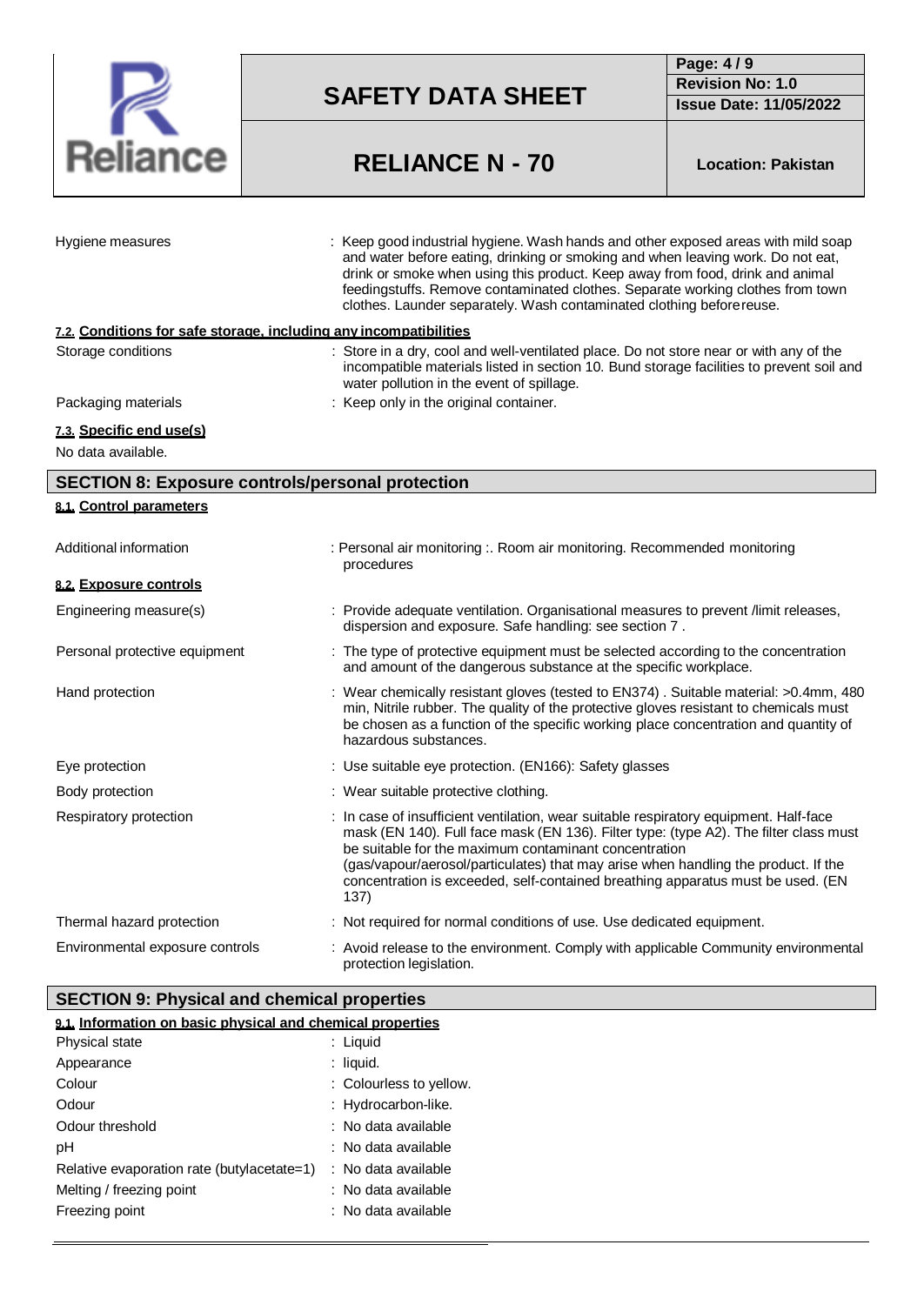

# **Page: 5 / 9 Revision No: 1.0**

**Issue Date: 11/05/2022**

# **RELIANCE N - 70 Location: Pakistan**

| Initial boiling point and boiling range | : No data available                                                                                                                                                                       |
|-----------------------------------------|-------------------------------------------------------------------------------------------------------------------------------------------------------------------------------------------|
| Flash point                             | $:~168~^{\circ}\mathrm{C}$                                                                                                                                                                |
| Auto-ignition temperature               | : No data available                                                                                                                                                                       |
| Decomposition temperature               | : No data available                                                                                                                                                                       |
| Flammability (solid, gas)               | : Not applicable, liquid                                                                                                                                                                  |
| Vapour pressure                         | : $<$ 0,01 mm Hg (37,8°C)                                                                                                                                                                 |
| Vapour density                          | $\therefore$ > 1                                                                                                                                                                          |
| Relative density                        | : No data available                                                                                                                                                                       |
| Solubility                              | : Soluble in hydrocarbons.<br>Water: Insoluble                                                                                                                                            |
| Partition coefficient n-octanol/water   | : No data available                                                                                                                                                                       |
| Kinematic viscosity                     | : $> 13$ mm <sup>2</sup> /s                                                                                                                                                               |
| Dynamic viscosity                       | : No data available                                                                                                                                                                       |
| Explosive properties                    | : Not applicable. The study does not need to be conducted because there are no<br>chemical groups associated with explosive properties present in the molecule.                           |
| Oxidising properties                    | : Not applicable. The classification procedure needs not to be applied because there<br>are no chemical groups present in the molecule which are associated with oxidising<br>properties. |
| Explosive limits                        | : No data available                                                                                                                                                                       |

# **9.2. Other information**

No data available

# **SECTION 10: Stability and reactivity**

### **10.1. Reactivity**

Reference to other sections: 10.4 & 10.5.

# **10.2. Chemical stability**

Stable under normal conditions.

### **10.3. Possibility of hazardous reactions**

No dangerous reactions known under normal conditions of use.

#### **10.4. Conditions to avoid**

Safe handling: see section 7.

#### **10.5. Incompatible materials**

Safe handling: see section 7.

#### **10.6. Hazardous decomposition products**

Reference to other sections: 5.2.

| <b>SECTION 11: Toxicological information</b>                                  |                                                                                                               |  |  |
|-------------------------------------------------------------------------------|---------------------------------------------------------------------------------------------------------------|--|--|
| Information on toxicological effects<br>11.1.                                 |                                                                                                               |  |  |
| Acute toxicity                                                                | : Not classified (Based on available data, the classification criteria are not met.)                          |  |  |
| Base oil: distillates hydrotreated light paraffinic (DMSO% < 3%) (64742-55-8) |                                                                                                               |  |  |
| LD50/oral/rat                                                                 | > 5000 mg/kg                                                                                                  |  |  |
| Skin corrosion/irritation                                                     | : Not classified (Based on available data, the classification criteria are not met.)<br>pH: No data available |  |  |
| Serious eye damage/irritation                                                 | : Not classified (Based on available data, the classification criteria are not met.)<br>pH: No data available |  |  |

| Respiratory or skin sensitisation | : Not classified (Based on available data, the classification criteria are notmet.) |
|-----------------------------------|-------------------------------------------------------------------------------------|
| Germ cell mutagenicity            | : Not classified (Based on available data, the classification criteria are notmet.) |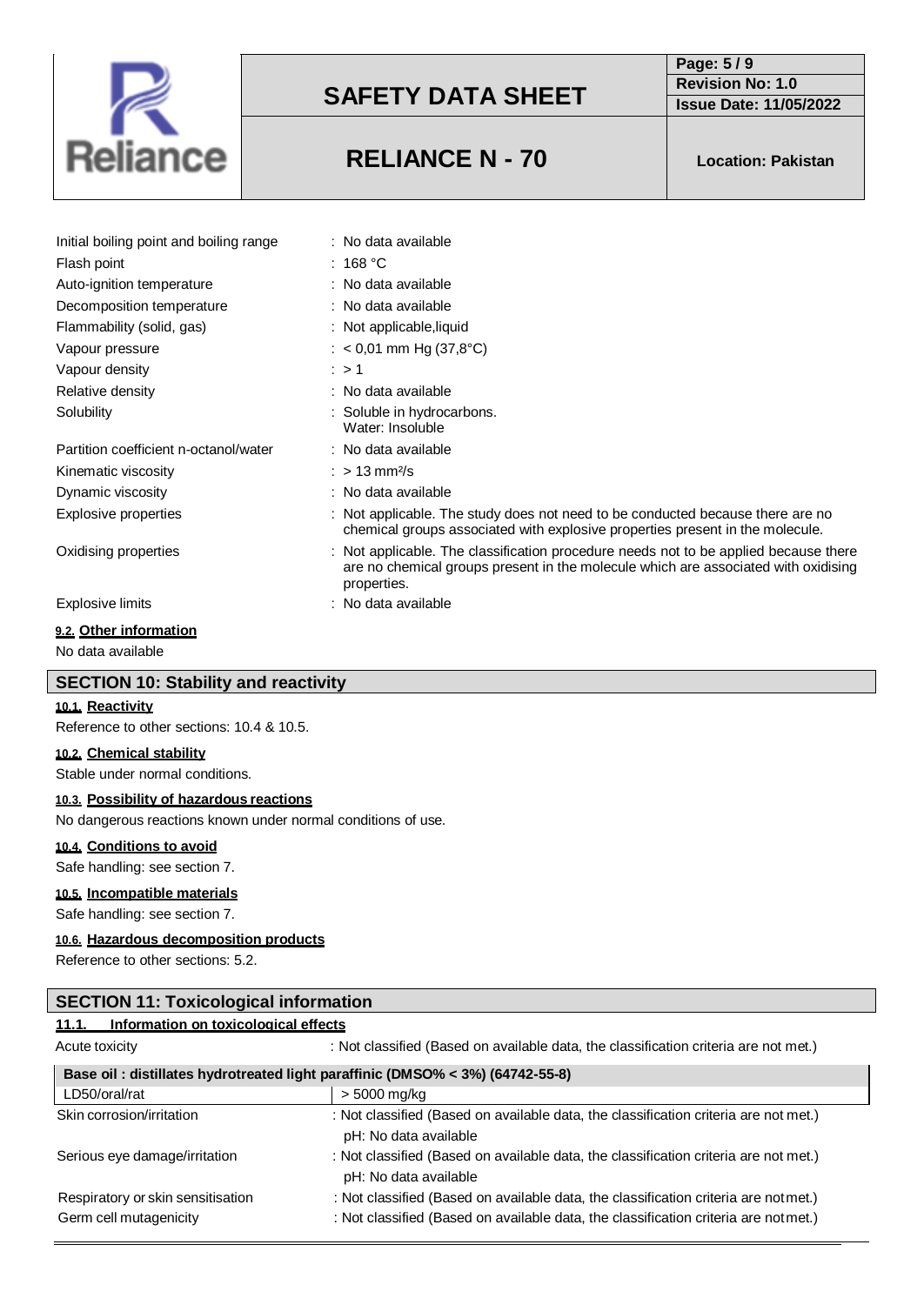

**Page: 6 / 9 Revision No: 1.0 Issue Date: 11/05/2022**

# **RELIANCE N - 70 Location: Pakistan**

| Carcinogenicity                                                                | : Not classified                                                                                                                                                                                                                                                                                                                                       |
|--------------------------------------------------------------------------------|--------------------------------------------------------------------------------------------------------------------------------------------------------------------------------------------------------------------------------------------------------------------------------------------------------------------------------------------------------|
| Reproductive toxicity                                                          | Not classified                                                                                                                                                                                                                                                                                                                                         |
| STOT-single exposure                                                           | Not classified (Based on available data, the classification criteria are not met.)                                                                                                                                                                                                                                                                     |
| STOT-repeated exposure                                                         | : Not classified                                                                                                                                                                                                                                                                                                                                       |
| Aspiration hazard                                                              | : May be fatal if swallowed and enters airways.                                                                                                                                                                                                                                                                                                        |
| Reliance N - 70(64742-55-8)                                                    |                                                                                                                                                                                                                                                                                                                                                        |
| Kinematic viscosity                                                            | $> 13$ mm <sup>2</sup> /s                                                                                                                                                                                                                                                                                                                              |
| Other information                                                              | : Symptoms related to the physical, chemical and toxicological characteristics. For<br>further information see section 4.                                                                                                                                                                                                                              |
| <b>SECTION 12: Ecological information</b>                                      |                                                                                                                                                                                                                                                                                                                                                        |
| 12.1. Toxicity                                                                 |                                                                                                                                                                                                                                                                                                                                                        |
| Environmental properties                                                       | : According to the criteria of the European classification and labelling system, the<br>substance/the product has not to be labelled as "dangerous for the environment".                                                                                                                                                                               |
| Base oil : distillates hydrotreated light paraffinic (DMSO% < 3%) (64742-55-8) |                                                                                                                                                                                                                                                                                                                                                        |
| LC50 fish 1                                                                    | > 1000 mg/l (Salmo gairdneri)                                                                                                                                                                                                                                                                                                                          |
| 12.2. Persistence and degradability                                            |                                                                                                                                                                                                                                                                                                                                                        |
| Reliance N - 70(64742-55-8)                                                    |                                                                                                                                                                                                                                                                                                                                                        |
| Persistence and degradability                                                  | No data available.                                                                                                                                                                                                                                                                                                                                     |
| 12.3. Bioaccumulative potential                                                |                                                                                                                                                                                                                                                                                                                                                        |
| Reliance N - 70(64742-55-8)                                                    |                                                                                                                                                                                                                                                                                                                                                        |
| Partition coefficient n-octanol/water                                          | No data available                                                                                                                                                                                                                                                                                                                                      |
| Bioaccumulative potential                                                      | No data available.                                                                                                                                                                                                                                                                                                                                     |
| 12.4. Mobility in soil                                                         |                                                                                                                                                                                                                                                                                                                                                        |
| Reliance N - 70(64742-55-8)                                                    |                                                                                                                                                                                                                                                                                                                                                        |
| Mobility in soil                                                               | No data available                                                                                                                                                                                                                                                                                                                                      |
| 12.5. Results of PBT and vPvB assessment                                       |                                                                                                                                                                                                                                                                                                                                                        |
| Reliance N - 70(64742-55-8)                                                    |                                                                                                                                                                                                                                                                                                                                                        |
| Results of PBT assessment                                                      | No data available                                                                                                                                                                                                                                                                                                                                      |
| 12.6. Other adverse effects                                                    |                                                                                                                                                                                                                                                                                                                                                        |
| Other adverse effects                                                          | : No data available.                                                                                                                                                                                                                                                                                                                                   |
|                                                                                |                                                                                                                                                                                                                                                                                                                                                        |
| <b>SECTION 13: Disposal considerations</b>                                     |                                                                                                                                                                                                                                                                                                                                                        |
| <b>Waste treatment methods</b><br><u>13.1.</u>                                 |                                                                                                                                                                                                                                                                                                                                                        |
| Product/Packaging disposal<br>recommendations                                  | : Avoid release to the environment. Dispose of empty containers and wastes safely.<br>Safe handling: see section 7. Refer to manufacturer/supplier for information on<br>recovery/recycling. Recycling is preferred to disposal or incineration. If recycling is<br>not possible, eliminate in accordance with local valid waste disposal regulations. |

75/442/EEC, 91/689/EEC)

European waste catalogue (2001/573/EC, : This material and its container must be disposed of as hazardous waste Waste codes should be assigned by the user, preferably in discussion with the waste disposal authorities.

contaminated materials in accordance with current regulations.

Handle contaminated packages in the same way as the substance itself. Dispose of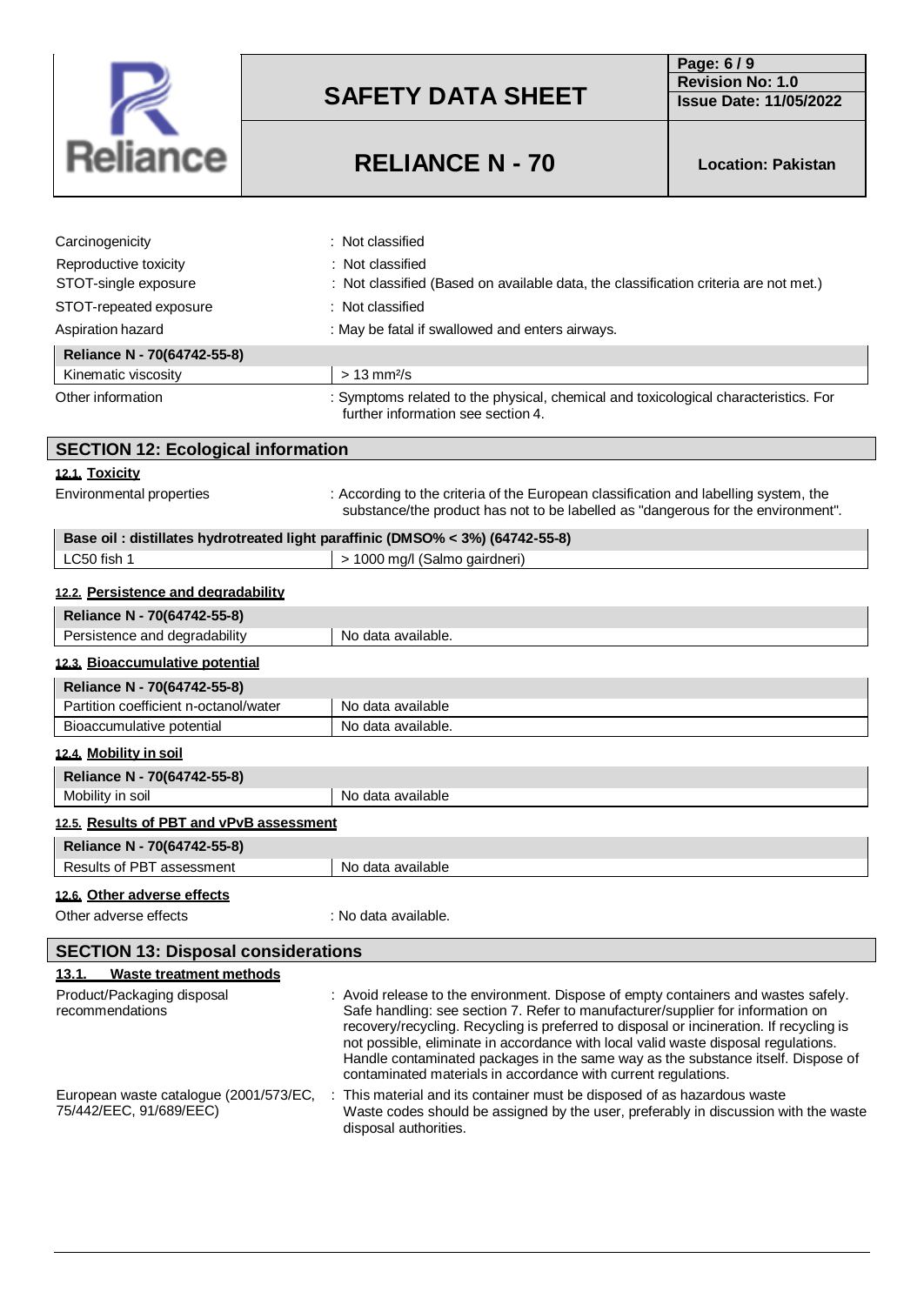

**Page: 7 / 9 Revision No: 1.0**

# **RELIANCE N - 70 Location: Pakistan**

**Issue Date: 11/05/2022**

# **SECTION 14: Transport information**

| In accordance with ADR / RID / IMDG / IATA / ADN |                |                |                |                |
|--------------------------------------------------|----------------|----------------|----------------|----------------|
| <b>ADR</b>                                       | <b>IMDG</b>    | <b>IATA</b>    | <b>ADN</b>     | <b>RID</b>     |
| 14.1.<br>UN number                               |                |                |                |                |
| Not applicable                                   | Not applicable | Not applicable | Not applicable | Not applicable |
| 14.2.<br>UN proper shipping name                 |                |                |                |                |
| Not applicable                                   | Not applicable | Not applicable | Not applicable | Not applicable |
| Not applicable                                   | Not applicable | Not applicable | Not applicable | Not applicable |
|                                                  |                |                |                |                |
| Transport hazard class(es)<br>14.3.              |                |                |                |                |
| Not applicable                                   | Not applicable | Not applicable | Not applicable | Not applicable |
| Not applicable                                   | Not applicable | Not applicable | Not applicable | Not applicable |
| <b>Packing group</b><br>14.4.                    |                |                |                |                |
| Not applicable                                   | Not applicable | Not applicable | Not applicable | Not applicable |
| 14.5.<br><b>Environmental hazards</b>            |                |                |                |                |
| Not applicable                                   | Not applicable | Not applicable | Not applicable | Not applicable |
| No supplementary information available           |                |                |                |                |

# **14.6. Special precautions for user**

Special precautions for user : No data available

**- Overland transport**

Not applicable

### **- Transport by sea**

Not applicable

# **- Air transport**

Not applicable

### **- Inland waterway transport**

Not applicable

### **- Rail transport**

Not applicable

### **14.7. Transport in bulk according to Annex II of MARPOL 73/78 and the IBC Code**

Code: IBC : No data available.

### **SECTION 15: Regulatory information**

### **15.1. Safety, health and environmental regulations/legislation specific for the substance or mixture**

### **15.1.1. EU-Regulations**

No REACH Annex XVII restrictions Reliance N - 70is not on the REACH Candidate List Reliance N - 70is not on the REACH Annex XIV List

### **15.1.2. National regulations**

**Germany**

Reference to AwSV **:** Water hazard class (WGK) 3, severe hazard to waters (Classification according to AwSV; ID No. 9183)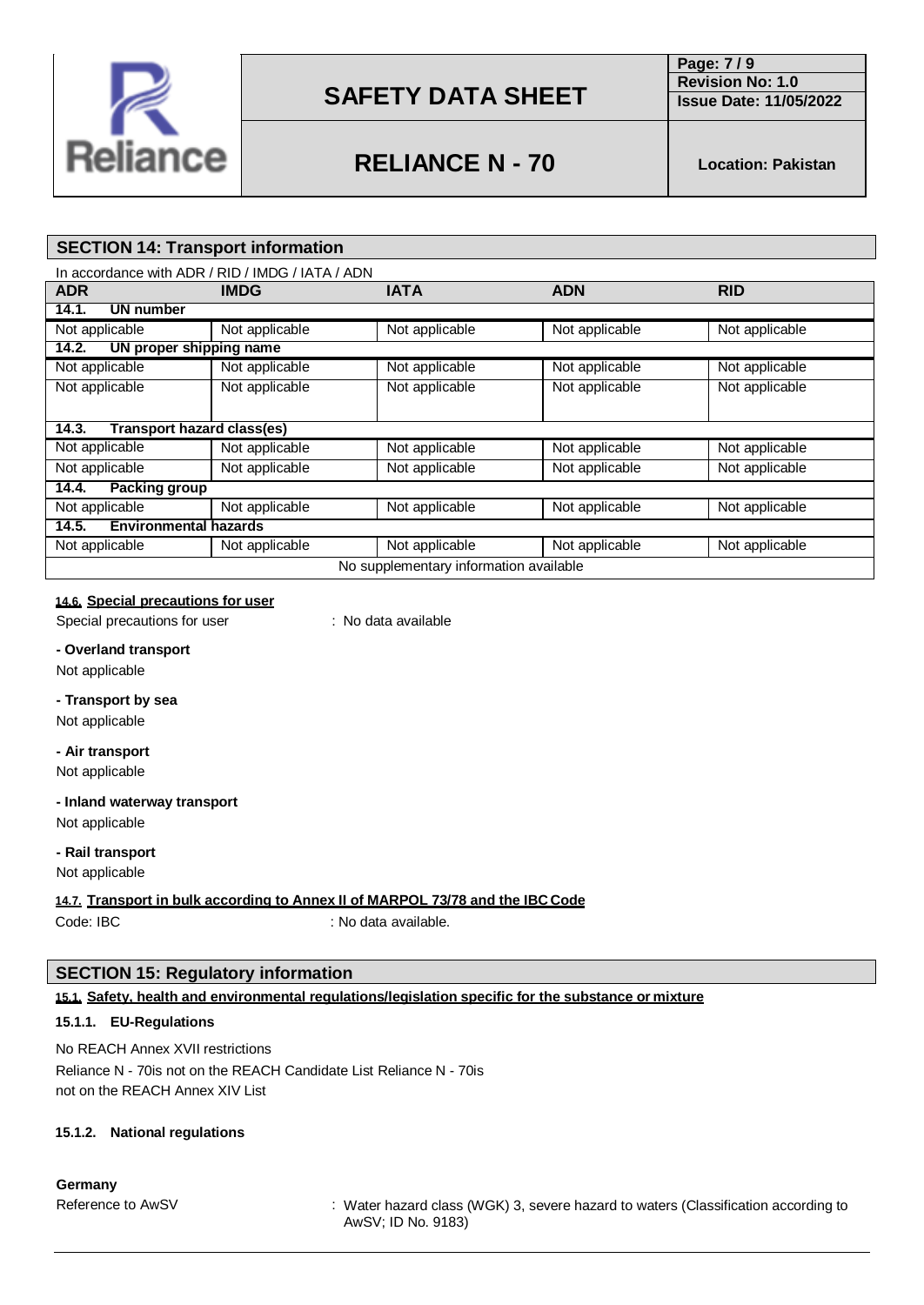

**Page: 8 / 9 Revision No: 1.0 Issue Date: 11/05/2022**

# **RELIANCE N - 70 Location: Pakistan**

12th Ordinance Implementingthe Federal Immission Control Act - 12.BImSchV

: Is not subject of the 12. BlmSchV (Hazardous Incident Ordinance)

| <b>Netherlands</b>                                                                      |                                                                             |
|-----------------------------------------------------------------------------------------|-----------------------------------------------------------------------------|
| SZW-lijst van kankerverwekkende stoffen                                                 | : Base Oil is listed                                                        |
| SZW-lijst van mutagene stoffen                                                          | : Base Oil is listed                                                        |
| NIET-limitatieve lijst van voor de<br>voortplanting giftige stoffen - Borstvoeding      | : The substance is not listed                                               |
| NIET-limitatieve lijst van voor de<br>voortplanting giftige stoffen -<br>Vruchtbaarheid | : The substance is not listed                                               |
| NIET-limitatieve lijst van voor de<br>voortplanting giftige stoffen - Ontwikkeling      | : The substance is not listed                                               |
| <b>Denmark</b><br>Recommendations Danish Regulation                                     | : Young people below the age of 18 years are not allowed to use the product |

### **15.2. Chemical safety assessment**

# **SECTION 16: Other information**

| Abbreviations and acronyms: |  |  |
|-----------------------------|--|--|
|-----------------------------|--|--|

| ABM = Algemene beoordelingsmethodiek                                                                                                                                                                                                                                                                                                                                                                                                                                                                                                                                                                            |
|-----------------------------------------------------------------------------------------------------------------------------------------------------------------------------------------------------------------------------------------------------------------------------------------------------------------------------------------------------------------------------------------------------------------------------------------------------------------------------------------------------------------------------------------------------------------------------------------------------------------|
| ADN = Accord Européen relatif au Transport International des Marchandises Dangereuses par voie de Navigation du Rhin<br>ADR = Accord européen relatif au transport international des marchandises Dangereuses par Route<br>CLP = Classification, Labelling and Packaging Regulation according to 1272/2008/EC<br>IATA = International Air Transport Association<br>IMDG = International Maritime Dangerous Goods Code<br>LEL = Lower Explosive Limit/Lower Explosion Limit<br>UEL = Upper Explosion Limit/Upper Explosive Limit<br>REACH = Registration, Evaluation, Authorization and Restriction of Chemicals |
| BTT = Breakthrough time (maximum wearing time)                                                                                                                                                                                                                                                                                                                                                                                                                                                                                                                                                                  |
| DMFL = Derived Minimal Fffect level                                                                                                                                                                                                                                                                                                                                                                                                                                                                                                                                                                             |
| DNEL = Derived No Effect Level                                                                                                                                                                                                                                                                                                                                                                                                                                                                                                                                                                                  |
| EC50 = Median Effective Concentration                                                                                                                                                                                                                                                                                                                                                                                                                                                                                                                                                                           |
| $EL50 = Median$ effective level                                                                                                                                                                                                                                                                                                                                                                                                                                                                                                                                                                                 |
| $Erc50 = EC50$ in terms of reduction of growth rate                                                                                                                                                                                                                                                                                                                                                                                                                                                                                                                                                             |
| ErL50 = EL50 in terms of reduction of growth rate                                                                                                                                                                                                                                                                                                                                                                                                                                                                                                                                                               |
| EWC = European waste catalogue                                                                                                                                                                                                                                                                                                                                                                                                                                                                                                                                                                                  |
| $LC50$ = Median lethal concentration                                                                                                                                                                                                                                                                                                                                                                                                                                                                                                                                                                            |
| $LD50 = Median$ lethal dose                                                                                                                                                                                                                                                                                                                                                                                                                                                                                                                                                                                     |
| $LL50$ = Median lethal level                                                                                                                                                                                                                                                                                                                                                                                                                                                                                                                                                                                    |
| $NA = Not applicable$                                                                                                                                                                                                                                                                                                                                                                                                                                                                                                                                                                                           |
| $NOEC = No observed effect concentration$                                                                                                                                                                                                                                                                                                                                                                                                                                                                                                                                                                       |
| NOEL: no-observed-effect level                                                                                                                                                                                                                                                                                                                                                                                                                                                                                                                                                                                  |
| $NOELR = No observed effect loading rate$                                                                                                                                                                                                                                                                                                                                                                                                                                                                                                                                                                       |
| $NOAEC = No observed adverse effect concentration$                                                                                                                                                                                                                                                                                                                                                                                                                                                                                                                                                              |
| $NOAEL = No observed adverse effect level$                                                                                                                                                                                                                                                                                                                                                                                                                                                                                                                                                                      |
| N.O.S. = Not Otherwise Specified                                                                                                                                                                                                                                                                                                                                                                                                                                                                                                                                                                                |
| OEL = Occupational Exposure Limits - Short Term Exposure Limits (STELs)                                                                                                                                                                                                                                                                                                                                                                                                                                                                                                                                         |
| PNEC = Predicted No Effect Concentration                                                                                                                                                                                                                                                                                                                                                                                                                                                                                                                                                                        |
| Quantitative structure-activity relationship (QSAR)                                                                                                                                                                                                                                                                                                                                                                                                                                                                                                                                                             |
| STOT = Specific Target Organ Toxicity                                                                                                                                                                                                                                                                                                                                                                                                                                                                                                                                                                           |
| $TWA = time weighted average$                                                                                                                                                                                                                                                                                                                                                                                                                                                                                                                                                                                   |